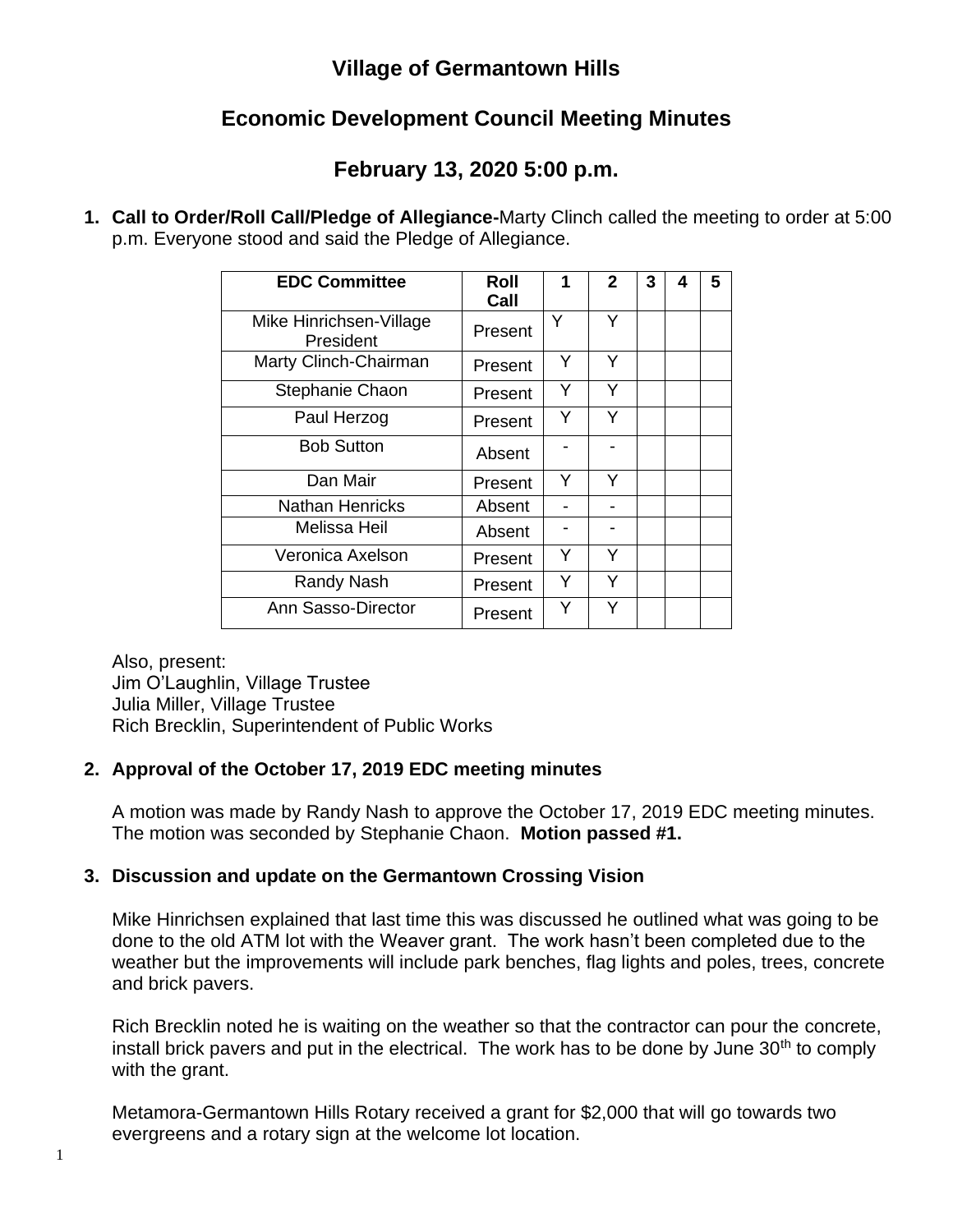Mike Hinrichsen discussed phase 2, which involves triangle park (the area in front of First Build building) off of Jubilee Lane. It hasn't been determined yet what will go in this area but a rough estimate previously done was for \$100,000 to develop it, which could include a memorial park, sidewalks and benches. Other items of consideration are a walking path from the library to triangle park, new signage at the corner in front of Ricky's gas station and landscaping at the corner by State Farm. Mike explained another question to consider would be if the village would support any effort in regards to the parking lot improvements.

Ann Sasso noted the need to wait on the parking lot to discussion to see if the present owner does anything to the parking lot since it is private property.

Rich Brecklin also indicated the need to make sure stormwater issues are addressed with the parking lot.

In addition, it has been determined Business District Funds can be used for sidewalk construction in and around the Germantown Crossing shopping center. A sidewalk in front of Greg Harman's State Farm office is another project to consider as many people cross Rt. 116 in this location.

Mike Hinrichsen stated the comprehensive plan identifies the need to make Germantown Crossing a more attractive area to do business and making the improvements would demonstrate to CEFCU that we are executing the plan.

The committee discussed the different options.

#### **4. Discussion and recommendation to the Village Board on utilizing the Business District funds**

The committee discussed whether or not to do the sidewalk in front of State Farm, a sidewalk or walkway behind Paul Herzog's building or the development of triangle park (area in front of the First Build building). It was also discussed whether general funds or business district funds should be used for the projects. The committee agreed to take the sidewalk questions to the street committee for a recommendation and the design questions for the triangle park to the park committee for a recommendation.

## **5. EDC Chairman/Director/Village President Reports**

Marty Clinch noted the IEDC has some webinars coming up that may be of interest to the committee.

Ann Sasso stated she had met with a representative from Cullinan on their vacant property and shared some of the conceptual drawings of Germantown Crossing. They discussed some ideas that have been discussed in the past on needed types of businesses in the community. The removal of the trees was also discussed but a vegetation control permit will be needed from IDNR. Marty Clinch recommended getting a group together to discuss what can be done in order to get some of the trees removed.

The Michael's Run for Life is scheduled for July 25, 2020.